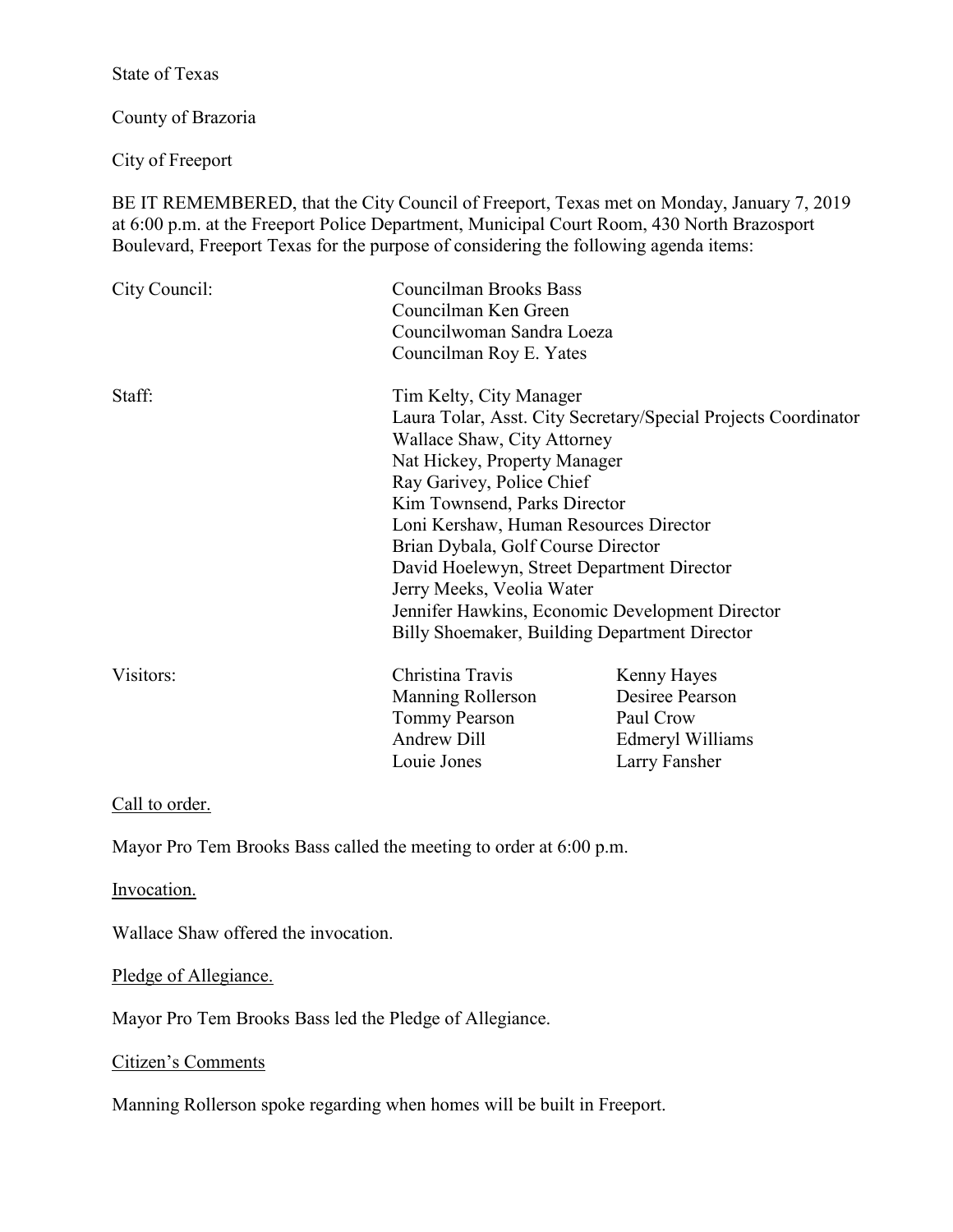# **REGULAR SESSION**

Consideration and possible action on the approval of City Council meeting minutes from December 17, 2018, December 18, 2018, December 26, 2018

On a motion by Councilwoman Loeza, seconded by Councilman Green, with all present voting "Aye", Council unanimously approved the City Council meeting minutes from December 17, 2018, December 18, 2018, December 26, 2018.

Consideration of approving the Mayor and City Secretary to sign and attest a Real Estate Lease with Gulf LNG Services for 1,068 square feet of space on the second floor of the Freeport City Hall

Economic Development Director Jennifer Hawkins reported to council that Gulf LNG services provide tow services to Freeport LNG and have a 25-year contract. Mr. Rick Stephano of Gulf LNG has requested a two-year lease at City Hall. The rate will be \$0.79 per square foot plus utilities.

City Manager Tim Kelty stated that improvements to the office space will be made.

Parks Director Kim Townsend stated that the overall improvements will cost approximately \$4,650.00

On a motion by Councilwoman Loeza, seconded by Councilman Green, with all present voting "Aye", Council unanimously approved the Real Estate Lease with Gulf LNG Services for 1,068 square feet of space on the second floor of the Freeport City Hall.

Consideration of approving the City Manager to negotiate extensions on all Industrial District **Contracts** 

City Manager Tim Kelty informed council that he had been meeting with City Manager Yenne from Lake Jackson and City Manager Snipes from Clute regarding the industrial agreements.

Mr. Kelty stated that he would like to renegotiate the industrial agreements until 2033 to ensure the city receives that guaranteed revenue. The current agreement would expire in 2026.

On a motion by Councilman Green, seconded by Councilman Yates, with all present voting "Aye", Council unanimously approved the City Manager to negotiate extensions on all Industrial District Contracts.

### Consideration of rescheduling the 2nd regular meeting in January

On a motion by Councilman Green, seconded by Councilwoman Loeza, with all present voting "Aye", Council unanimously approved moving the 2nd regular meeting in January to January 22, 2019.

### **WORK SESSION:**

#### Councilman Green Ward A announcements and comments

Councilman Green discussed drainage issues with the recent rains.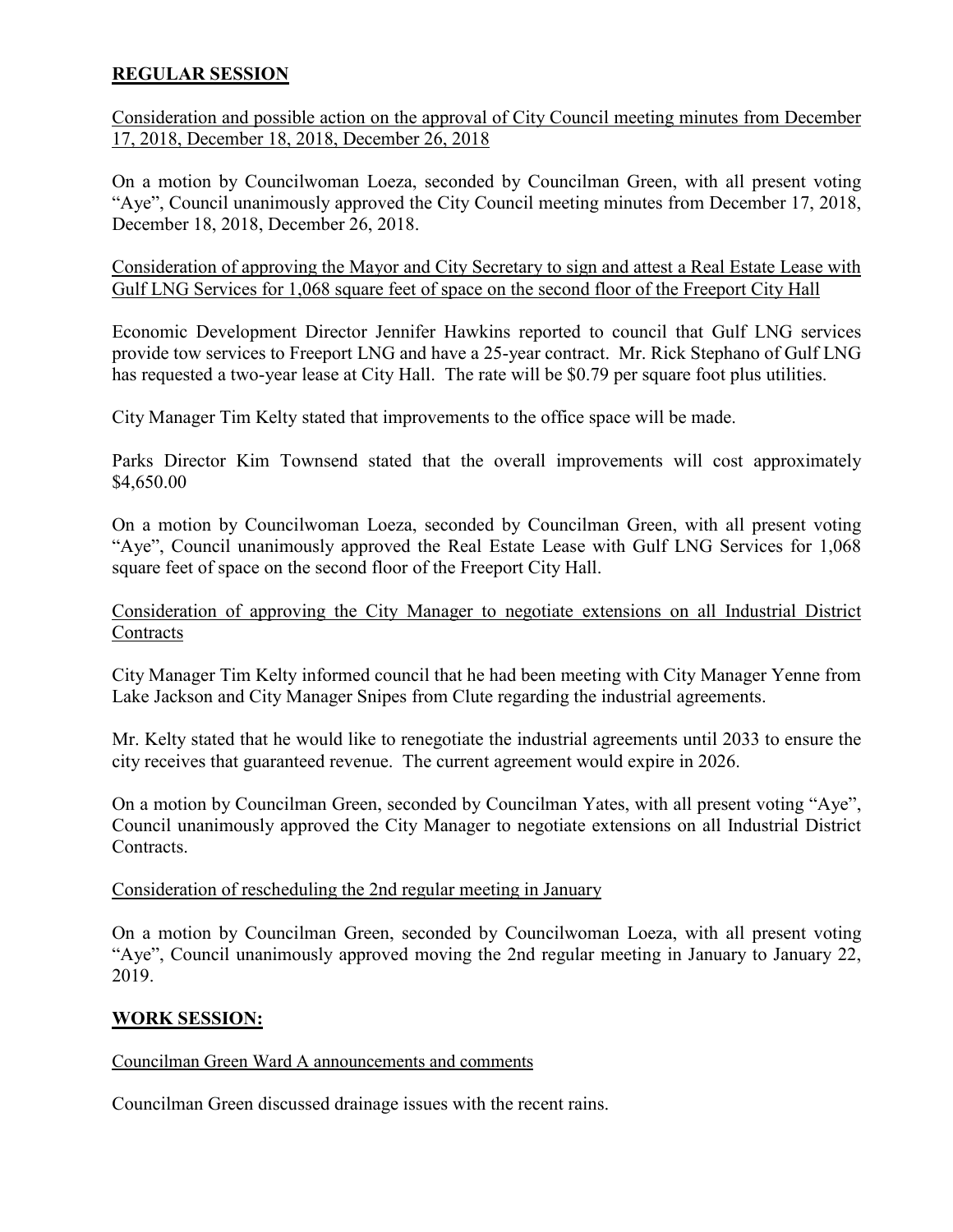# Councilman Bass Ward B announcements and comments

Councilman Bass said Holly would need to be lowered when resurfaced and added that the alley behind On the River needed to be looked at. He added that he had received a lot of compliments on how good the parks look.

#### Councilwoman Loeza Ward C announcements and comments

Councilwoman Loeza had nothing to report.

Councilman Yates Ward D announcements and comments

Councilman Yates had nothing to report.

#### City Manager Tim Kelty announcements and comments

Mr. Kelty stated that the interim finance director would start on January 21, 2019. Also, that Wednesday and Thursday they would be in Dallas at a retail recruitment convention and will report on it at the next meeting.

Mr. Kelty stated that the Daddy/Daughter dance has been cancelled for this year.

Mr. Kelty said that staff has begun strategic planning with the departments and should hold a workshop in early April.

Mr. Kelty passed out to council an ethics ordinance from another city and asked council to review it and make any edits they feel necessary and return it to him. He said that there should be a draft ordinance ready for them at the first meeting in February.

### Update on reports / concerns from Department heads.

### David Hoelewyn – Street Department

Mr. Hoelewyn stated they were working on the following projects:

- Gutter cleaning
- $-1,000'$  of  $8<sup>th</sup>$  Street
- Drainage
- Tractor/Sweeper received getting insurance on it before using it

City Manager Tim Kelty added that the city would soon begin the fire bay expansion for the new fire truck.

Mayor Pro Tem Brooks Bass closed regular session at 6:37 pm

### **CLOSED SESSION:**

Executive Session regarding economic development matters (Economic Development Corporation Project #2019-2), Chapter 551, 551.087